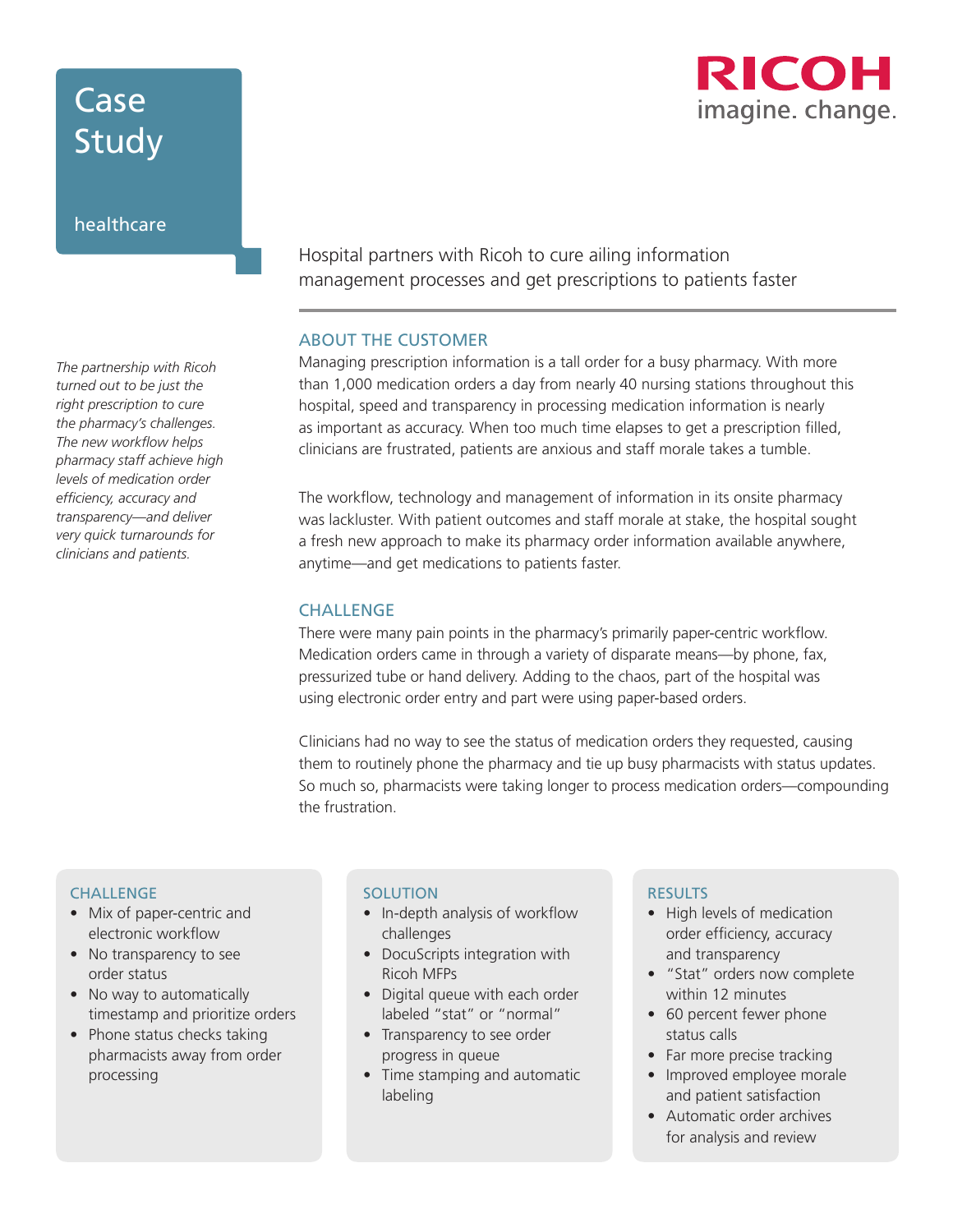## RICOH imagine. change.

# Case Study

Paper created problems of its own. Since paper-based orders were in stacks, pharmacists were sometimes unable to attend to the most urgent prescriptions that needed to be filled. Furthermore, orders were sometimes stamped with the previous location of a patient who had since moved, causing prescriptions to occasionally be delivered to the wrong dispensing area.

Even worse, when fax machines ran out of paper, orders weren't even received or processed until a nurse or doctor phoned the pharmacy to follow up. And with no timestamps on orders, the pharmacy didn't have a way to track order timing or effectively analyze workflow bottlenecks.

### **SOLUTION**

Some solutions were glaringly obvious while others required fresh perspective and expertise. Rather than itemizing its challenges and attempting to tackle each one separately, the hospital knew a more strategic approach would pay off in the long run. They brought in Ricoh, their provider of MFPs hospital-wide, to provide a 30,000 foot view of its pharmacy information management and workflow challenges, considering the needs of all its users—pharmacists, doctors and nursing staff alike.

Clinicians had no way to see the status of medication orders they requested, causing them to routinely phone the pharmacy and tie up busy pharmacists with status updates.

Working with key hospital stakeholders, Ricoh conducted an intensive assessment that uncovered issues throughout the entire medication ordering process from initiation through delivery. They considered the needs of all shifts and unearthed opportunities to streamline and automate the paper-centric system to make information work for everyone.

Based on Ricoh's strategic analysis and assessment, the hospital decided to digitize and automate its pharmacy workflow using Ricoh's Pharmacy Order Manager Solution—featuring DocuScripts software integrated with Ricoh multifunctional printers (MFPs). This technology allows clinicians to scan hardcopy prescriptions directly into MFPs, which are then sent to the pharmacy in electronic format.

In the new workflow, hardcopy medication orders written by doctors on pieces of paper imprinted with the relevant patient's scannable bar code—are scanned immediately from the nursing station using the nearest MFP. The order is automatically entered into the new digital pharmacy queue and each medication arrives at the pharmacy labeled "stat" or "normal" priority, depending on what the issuer selected.

Pharmacists can see their entire medication work in queue at a glance on several large-format LCD displays. Each entry is time stamped and automatically labeled with the originating location of the MFP used to send the order.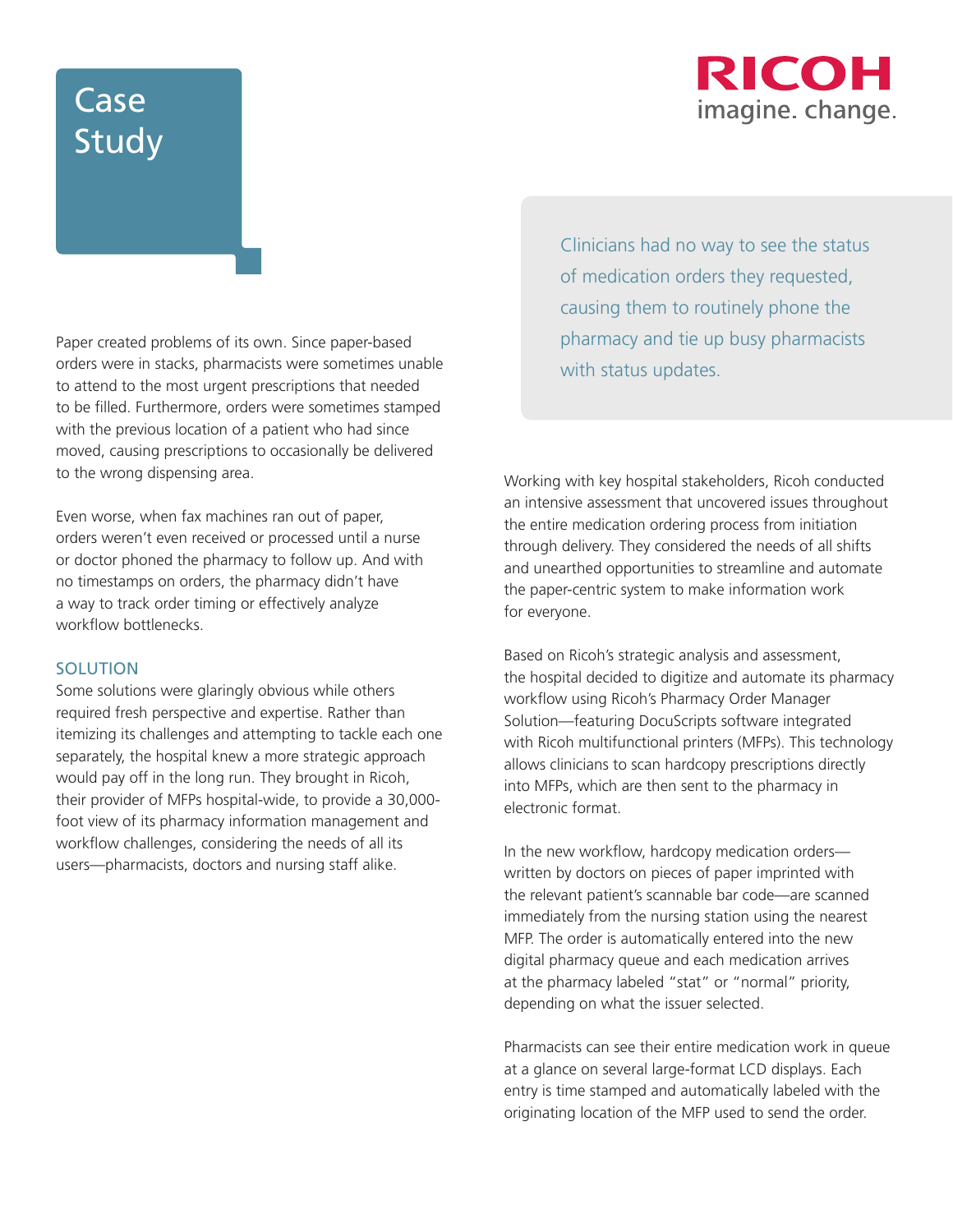## **RICOH** imagine. change.

# Case Study

### **RESULTS**

The partnership with Ricoh turned out to be just the right prescription to cure the pharmacy's information mobility challenges. The new workflow helps pharmacy staff achieve high levels of medication order efficiency, accuracy and transparency—and deliver very quick turnarounds for clinicians and patients.

Now that they can see every medication order online, hospital pharmacists are better able to prioritize prescription processing. Orders are filled faster, communication has improved between nurses and pharmacists, staff accountability and management have increased and the hospital has achieved new levels of efficiency around staffing and work scheduling.

All of this has been accomplished by focusing on constantly improving patient care.

In the new workflow, hardcopy medication orders—written by doctors on pieces of paper imprinted with the relevant patient's scannable bar code—are scanned immediately from the nursing station using the nearest MFP.

#### **Faster turnarounds, improved visibility**

Pharmacists are receiving 60 percent fewer phone calls requesting order status, helping them stay on task and fill orders faster. As a result, the average "stat" order is now completed within 12 minutes.